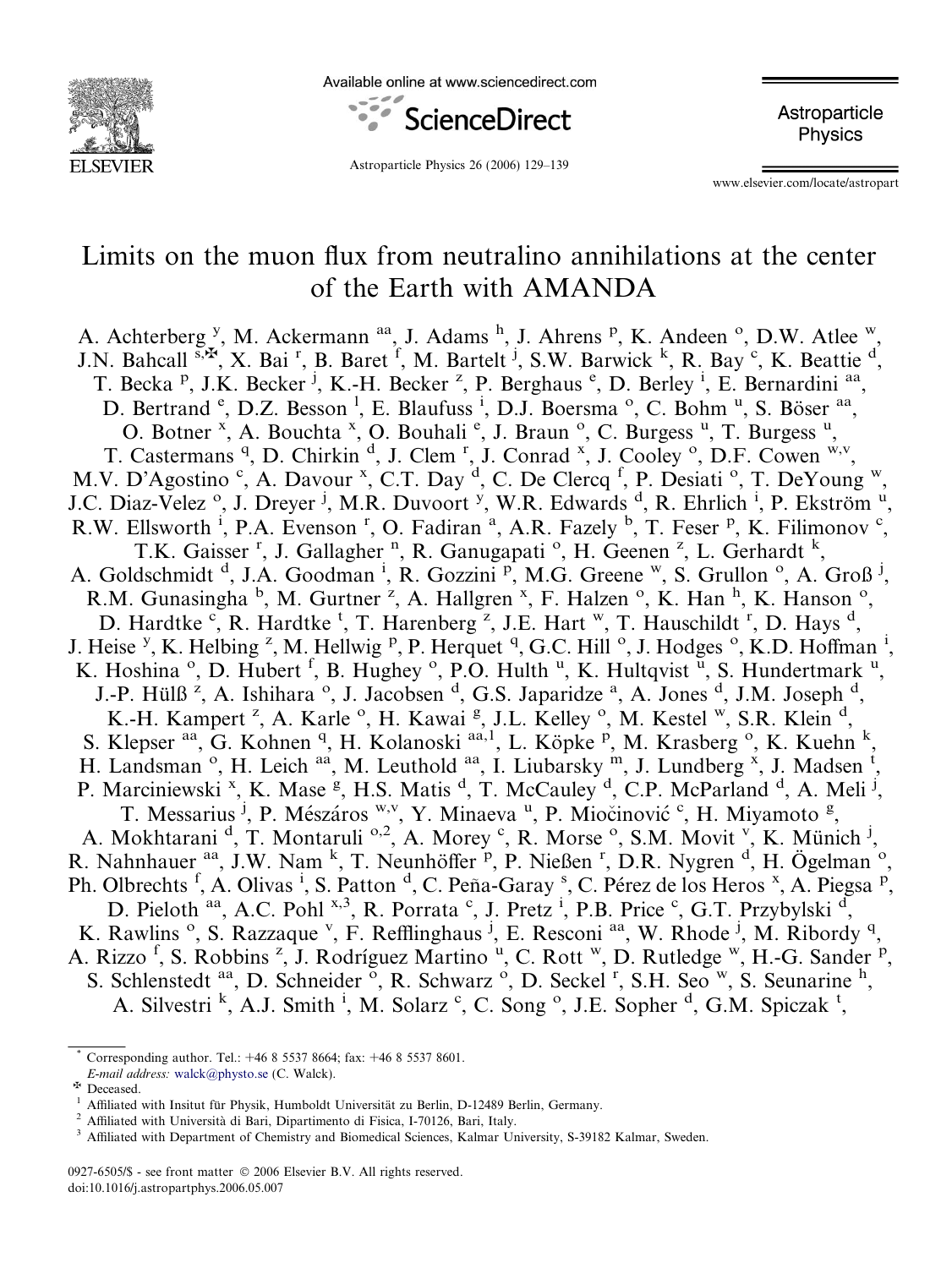C. Spiering <sup>aa</sup>, M. Stamatikos °, T. Stanev <sup>r</sup>, P. Steffen <sup>aa</sup>, T. Stezelberger <sup>d</sup>, R.G. Stokstad <sup>d</sup>, M.C. Stoufer <sup>d</sup>, S. Stoyanov<sup>r</sup>, E.A. Strahler <sup>o</sup>, K.-H. Sulanke <sup>aa</sup>, G.W. Sullivan<sup>i</sup>, T.J. Sumner <sup>m</sup>, I. Taboada <sup>c</sup>, O. Tarasova <sup>aa</sup>, A. Tepe <sup>z</sup>, L. Thollander <sup>u</sup>, S. Tilav <sup>r</sup>, P.A. Toale <sup>w</sup>, D. Turčan<sup>i</sup>, N. van Eijndhoven <sup>y</sup>, J. Vandenbroucke <sup>c</sup>, B. Voigt <sup>aa</sup>, W. Wagner <sup>j</sup>, C. Walck <sup>u,\*</sup>, H. Waldmann <sup>aa</sup>, M. Walter <sup>aa</sup>, Y.-R. Wang <sup>o</sup>, C. Wendt <sup>o</sup>, C.H. Wiebusch<sup>z</sup>, G. Wikström<sup>u</sup>, D.R. Williams<sup>w</sup>, R. Wischnewski<sup>aa</sup>, H. Wissing<sup>aa</sup>,

K. Woschnagg <sup>c</sup>, X.W. Xu <sup>o</sup>, G. Yodh <sup>k</sup>, S. Yoshida <sup>g</sup>, J.D. Zornoza <sup>o,4</sup>

<sup>a</sup> CTSPS, Clark-Atlanta University, Atlanta, GA 30314, USA

<sup>b</sup> Depatment of Physics, Southern University, Baton Rouge, LA 70813, USA

 $c$  Department of Physics, University of California, Berkeley, CA 94720, USA

Lawrence Berkeley National Laboratory, Berkeley, CA 94720, USA

e Université Libre de Bruxelles, Science Faculty CP230, B-1050 Brussels, Belgium

 $f$  Vrije Universiteit Brussel, Dienst ELEM, B-1050 Brussels, Belgium

 $g<sup>g</sup>$  Department of Physics, Chiba University, Chiba 263-8522, Japan

h Department of Physics and Astronomy, University of Canterbury, Private Bag 4800, Christchurch, New Zealand

<sup>i</sup> Department of Physics, University of Maryland, College Park, MD 20742, USA<br><sup>j</sup> Department of Physics, Universität Dortmund, D-44221 Dortmund, Germany

k Department of Physics and Astronomy, University of California, Irvine, CA 92697, USA

 $^{1}$  Department of Physics and Astronomy, University of Kansas, Lawrence, KS 66045, USA

<sup>m</sup> Blackett Laboratory, Imperial College, London SW7 2BW, UK

<sup>n</sup> Department of Astronomy, University of Wisconsin, Madison, WI 53706, USA

 $^{\circ}$  Department of Physics, University of Wisconsin, Madison, WI 53706, USA

<sup>p</sup> Institute of Physics, University of Mainz, Staudinger Weg 7, D-55099 Mainz, Germany

 $q$  University of Mons-Hainaut, 7000 Mons, Belgium

<sup>r</sup> Bartol Research Institute, University of Delaware, Newark, DE 19716, USA

<sup>s</sup> Institute for Advanced Study, Princeton, NJ 08540, USA

<sup>t</sup> Department of Physics, University of Wisconsin, River Falls, WI 54022, USA

u Department of Physics, Stockholm University, SE-10691 Stockholm, Sweden

<sup>v</sup> Department of Astronomy and Astrophysics, Pennsylvania State University, University Park, PA 16802, USA

<sup>w</sup> Department of Physics, Pennsylvania State University, University Park, PA 16802, USA

<sup>x</sup> Division of High Energy Physics, Uppsala University, S-75121 Uppsala, Sweden

<sup>y</sup> Department of Physics and Astronomy, Utrecht University/SRON, NL-3584 CC Utrecht, The Netherlands

 $Z^2$  Department of Physics, University of Wuppertal, D-42119 Wuppertal, Germany

aa DESY, D-15735, Zeuthen, Germany

Received 24 January 2006; received in revised form 27 April 2006; accepted 24 May 2006 Available online 5 July 2006

# Abstract

A search has been performed for nearly vertically upgoing neutrino-induced muons with the Antarctic Muon And Neutrino Detector Array (AMANDA), using data taken over the three year period 1997–99. No excess above the expected atmospheric neutrino background has been found. Upper limits at 90% confidence level have been set on the annihilation rate of neutralinos at the center of the Earth, as well as on the muon flux at AMANDA induced by neutrinos created by the annihilation products. © 2006 Elsevier B.V. All rights reserved.

Keywords: Dark matter; Neutrino telescopes; AMANDA; IceCube; Neutralino

# 1. Introduction

One of the most challenging problems in cosmology today is that of dark matter, the presence of which has been inferred from observations of the mass distributions of galaxies and clusters of galaxies. This led to the concordance model, which stipulates that 23% of the Universe is made up of non-baryonic cold dark matter (CDM). This model has been supported by observations of the cosmic microwave background radiation [\[1\].](#page-10-0)

There are a number of theoretical candidates for the CDM, the favored one is a weakly interacting massive par-

<sup>&</sup>lt;sup>4</sup> Affiliated with IFIC (CSIC-Universitat de València), AC 22085, 46071 Valencia, Spain.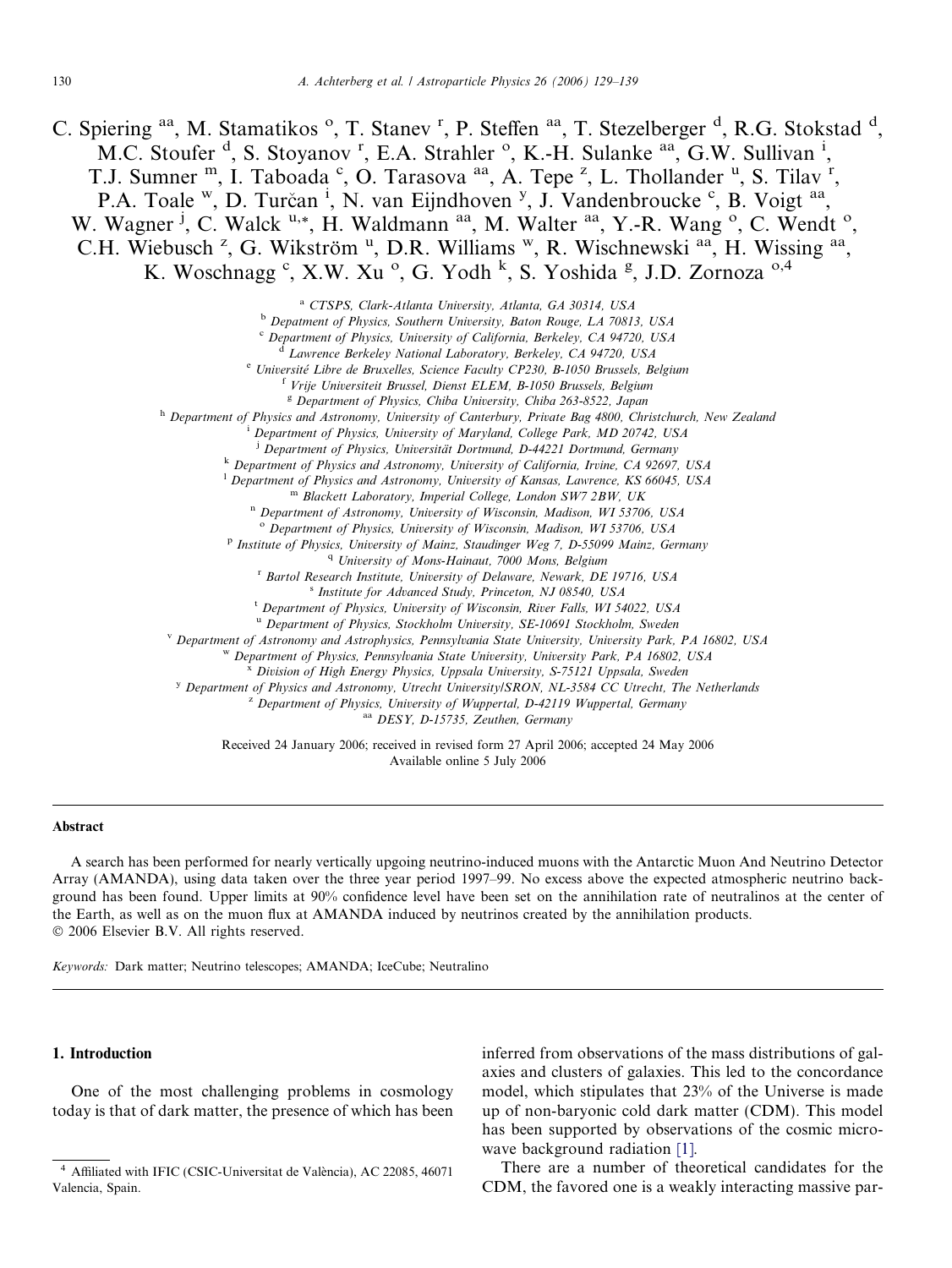ticle (WIMP). WIMPs are postulated to be non-relativistic relic particles with masses in the range from tens of GeV to a few TeV, which decoupled from the thermal equilibrium in the early universe. Among several plausible WIMP scenarios, the lightest supersymmetric particle (LSP) in supersymmetric extensions to the standard model of particle physics is the most widely studied. Such a particle would be stable if R-parity is conserved. If the LSP is a Majorana particle, as in the case of the neutralino, then such particles could annihilate pairwise. Such WIMPs could be detected either directly through elastic scattering on nuclei in an instrumented target volume, or indirectly, by detecting the products of the annihilation process or secondaries from their decays.

The present paper concerns a search for neutrinoinduced muons from neutralino annihilations at the center of the Earth. The data are compared to the minimal supersymmetric extension of the standard model (MSSM) detailed in [\[2\]](#page-10-0), which provides the neutralino as the WIMP dark matter candidate. Within the MSSM, the neutralino is the lightest, stable particle. It is a linear combination of the neutral gauginos  $\ddot{B}$ ,  $\ddot{W}_3$  and the neutral Higgsinos  $\ddot{H}_1^0$ ,  $\ddot{H}_2^0$ . Neutralinos can scatter off nuclei in the Earth, and if enough energy is lost in the interaction they will become gravitationally trapped. The captured neutralinos will accumulate at the center of the Earth after additional scatterings, where they can annihilate and generate neutrinos. These neutrinos can subsequently produce muons through charged current interactions. The dominant background to this neutrino signal from the center of the Earth is caused by cosmic rays interacting in the atmosphere above the detector, with atmospheric muons being created in the resulting air showers. A secondary, but almost irreducible, background is muons induced by atmospheric neutrinos originating in cosmic ray showers on the opposite side of the Earth. The neutralino signal needs to be distinguished from these two backgrounds.

Buried deep in the Antarctic glacial ice beneath the Amundsen–Scott South Pole Station, the Antarctic Muon And Neutrino Detector Array (AMANDA) consists of 677 optical modules (OMs). The OMs are made of 8 in. photomultiplier tubes (PMTs) encased in glass spheres that act as pressure vessels. The OMs that are mounted on the lowest five to seven hundred meters of two-and-a-half-kilometer long cables. These are used for supplying the high voltage to the PMTs as well as for retrieving the PMT signals. During the data taking period discussed in this paper 10–13 strings were instrumented. In 2000 the detector was complete, with a total of 19 strings, arranged on two concentric circles with diameters of 120 and 200 m. More details on the detector can be found in Ref. [\[3\].](#page-10-0) The multiplicity trigger condition in 1997 required hits in at least 16 OMs within a time window of  $2 \mu s$ , in 1998 the requirement was at least 12 OMs and in 1999 at least 18 OMs.

A dark matter search has been performed with AMANDA using data collected during 1997–1999. This improved analysis [\[4\]](#page-10-0) yields results which supersede the earlier limits given by AMANDA in Ref. [\[5\]](#page-10-0). The signal and background simulations performed for the new analysis are discussed in Section 2. In Section 3, the data sets as well as the improved analysis methods are presented. As a cross check, an independent analysis of data taken in 1999 [\[6\]](#page-10-0) is presented in Section 4; the results are compared to those of the full three year analysis. The steps involved in the calculation of the muon flux limits are summarized in Section 5, and the final results and a comparison to other experiments are discussed in Sections 5 and 6. The AMANDA collaboration has also recently published a dark matter search for neutralino annihilation in the centre of the Sun [\[7\].](#page-10-0)

## 2. Simulation of signal and backgrounds

The event simulation is performed in three separate steps. Muon samples are created with various generation programs, and are subsequently propagated to the vicinity of the detector with muon propagation software. The detector response to the light emitted by the muons is then simulated to produce events that trigger the AMANDA detector.

## 2.1. Neutralino annihilations at the center of the Earth

The high energy muon neutrinos created in neutralino annihilations at the center of the Earth are generated with the WIMPSIMP code [\[8\].](#page-10-0) Signal event samples were created for seven hypothetical neutralino masses ranging from 50 to 5000 GeV/ $c^2$ , and for two different annihilation channels at each mass: the  $W^+W^-$  channel (in the case 50 GeV/  $c^2$  the  $\tau^+\tau^-$  channel) is used for the hard annihilation spectrum and the  $b\bar{b}$  channel for the soft spectrum. This choice follows earlier work [\[5,9\]](#page-10-0) and represents two extreme cases of the neutrino energy spectrum.

In the calculation of the neutralino capture rates, the local dark matter energy density is assumed to be 0.3 GeV/cm<sup>3</sup>. The input to the WIMPSIMP code are tables with  $1.25 \times 10^6$  events produced through Monte Carlo simulations of the annihilation process with an approximate treatment of the hadronization [\[9\].](#page-10-0)

PYTHIA [\[10\]](#page-10-0) (version 6.215) is used for the detailed simulation of the neutrino-nucleon interaction. The average momentum direction and the total energy of all the other particles created in the hadronic shower, besides the muon, were calculated for use in the detector simulation. The hadronic shower is particularly important for the detection of events with low energy muons, as the extra light from the shower allows events to pass the trigger multiplicity threshold where the light from the muon alone would not have sufficed. These low energy muons are central in the analysis of low neutralino mass scenarios.

# 2.2. Atmospheric neutrinos

The atmospheric neutrino generation is performed with the NUSIM Monte Carlo code [\[11\].](#page-10-0) Neutrinos and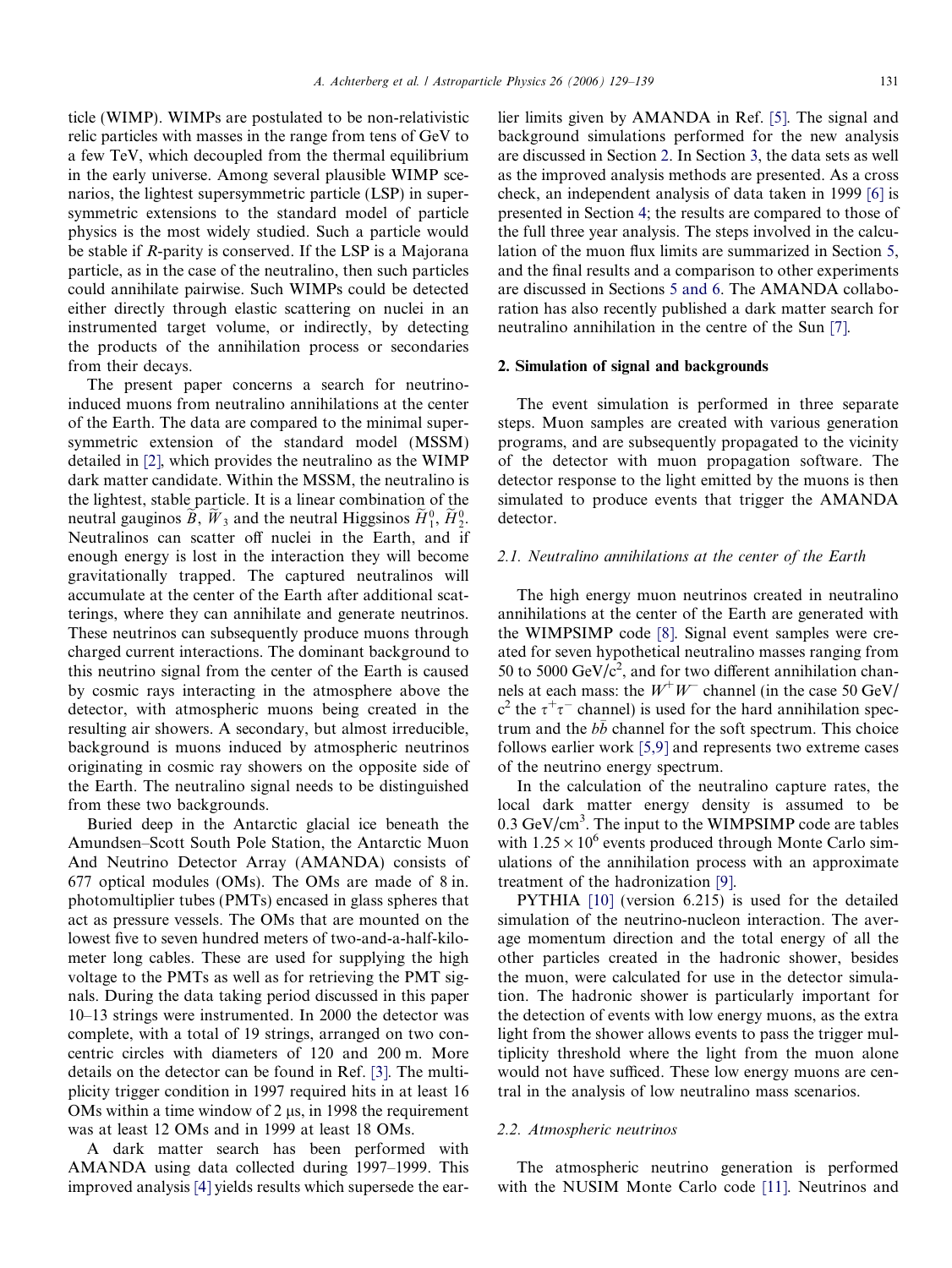anti-neutrinos are treated separately using the corresponding cross sections. The neutrino-nucleon interaction cross sections are calculated using the MRS-G parton distributions [\[12\]](#page-10-0).

Muons with energies in the range from 10 to  $10^8$  GeV and with zenith angles between  $80^{\circ}$  and  $180^{\circ}$  are considered in the background simulation. A total of  $1.2 \times 10^8$  atmospheric neutrino events have been simulated for this work, divided equally over the three years due to the slightly different detector configurations.

### 2.3. Atmospheric muons

The air showers – in which the atmospheric muons are generated – are simulated with CORSIKA  $[13,14]$  (version 6.020). The input is a cosmic ray spectrum with spectral index  $\gamma = 2.7$  and the measured particle composition as described in [\[15\].](#page-10-0) For the high energy hadronic interactions, the QGSJET model [\[16\]](#page-10-0) has been used. The primaries are simulated with energies between 600 and  $10^{11}$  GeV, with a low energy cutoff for the primaries which is proportional to the atomic weight of the primary particle. In the simulation, the Earth's curvature is taken into account along with the atmospheric profile and magnetic field at the South Pole. The muons are generated on a surface just below the ground level, at a depth of 35 m, in order to compensate for the low-density firn layer on top of the ice. Every muon event is oversampled 10 times through random redistribution at this surface level. In this work a total of  $1.42 \times 10^{13}$  showers was generated, corresponding to a livetime of 649.6 days. Roughly following the livetime distribution of the collected data, this sample is divided over the three years such that 128.5 days were simulated for the 1997 detector configuration, 246.8 days for 1998 and 274.2 days for 1999.

#### 2.4. Muon propagation and detector response

The propagation of the generated muons is performed by the MMC (Muon Monte Carlo) program [\[17\]](#page-10-0), which accounts for ionization of the ice, bremsstrahlung, production of  $\delta$ -electrons, muon–nucleus interactions, and  $e^+e^-$  or  $\mu^+\mu^-$  pair production. The energy loss due to the Cherenkov light is negligible. MMC calculations of the energy losses of muons with energies upto  $10^{11}$  GeV are valid to within 1%.

The light deposited by muon energy loss processes is propagated through the ice to the optical modules by the PTD photon simulation [\[18\].](#page-10-0) Instead of tracking individual photons, the detector simulation uses lookup tables storing the mean number of photo-electrons and their arrival time distribution, as a function of OM location relative to the light source. These tables take into account the Cherenkov light distribution as well as the specific features of the OMs, e.g. glass and optical gel transparency. The depth dependence of the ice properties – several horizontal dust layers are present in the glacial ice around the detector  $[19] [19] -$  is taken into account by using several tables with different ice properties.

The detector response to light emitted by cascades or muons that propagate through or near the array is simulated with the AMASIM program [\[20\].](#page-10-0) AMASIM models the PMT response to the light, the cable transport of the PMT signals to the surface and the way these are processed by the data aquisition electronics.

Dark noise has been included in the simulation, with the noise rate of each channel taken from data.

#### 3. Data analysis

The data sample analyzed corresponds to a total livetime of 536.3 days, after removal of runs with abnormal detector behavior. Collected over the three year period 1997–99 it consists of  $5.0 \times 10^9$  AMANDA triggers. In order to reduce the risk of biasing the analysis a blindness approach has been implemented. Since the search is for neutrino induced muons from the direction of the center of the Earth, which is fixed, the only way to blind the analysis is by sampling the data. The subsample of the data used for establishing the cuts was about 20 percent for each year. A sample of 114.4 days has therefore been used for the selection optimization and is not included in the final results. The remaining sample had a livetime of 421.9 days. Similarly, two sets of simulated events have been produced: the first for use in the selection optimization and the second for the selection efficiency estimations. The analysis consists of six levels of filtering, where each filter level is comprised of cuts on variables derived either directly from the hit pattern in the events or from the event reconstructions [\[21\]](#page-10-0).

# 3.1. Filter level 1+2

The recorded events were cleaned of OM signals or 'hits' resulting from noise, unphysically narrow pulses induced by cross talk and OMs that were not operating normally, before the events were reconstructed with maximum likelihood algorithms. As these require a few tenths of a CPUsecond per event and as there are of the order of  $10<sup>9</sup>$  events in the data set of each year this means that a full reconstruction of every event would be very time consuming.

To reduce the number of data events to reconstruct, filter level 1 applies a cut on zenith angle approximated by a very fast line fit to the muon track. The line fit uses the time and position of the hit OMs with the assumption that the photons are traversing the detector along a straight line. This fast filtering rejects around 80–90% of the events accepted by the trigger.

The events that pass filter level 1 are then reconstructed with a maximum likelihood algorithm using the line fit as a seed for minimization. At filter level 2 it was required that the reconstructed muon zenith angle be greater than 80 and that the track solution must contain at least three hits with time residuals in the interval from  $-10$  to 25 ns. The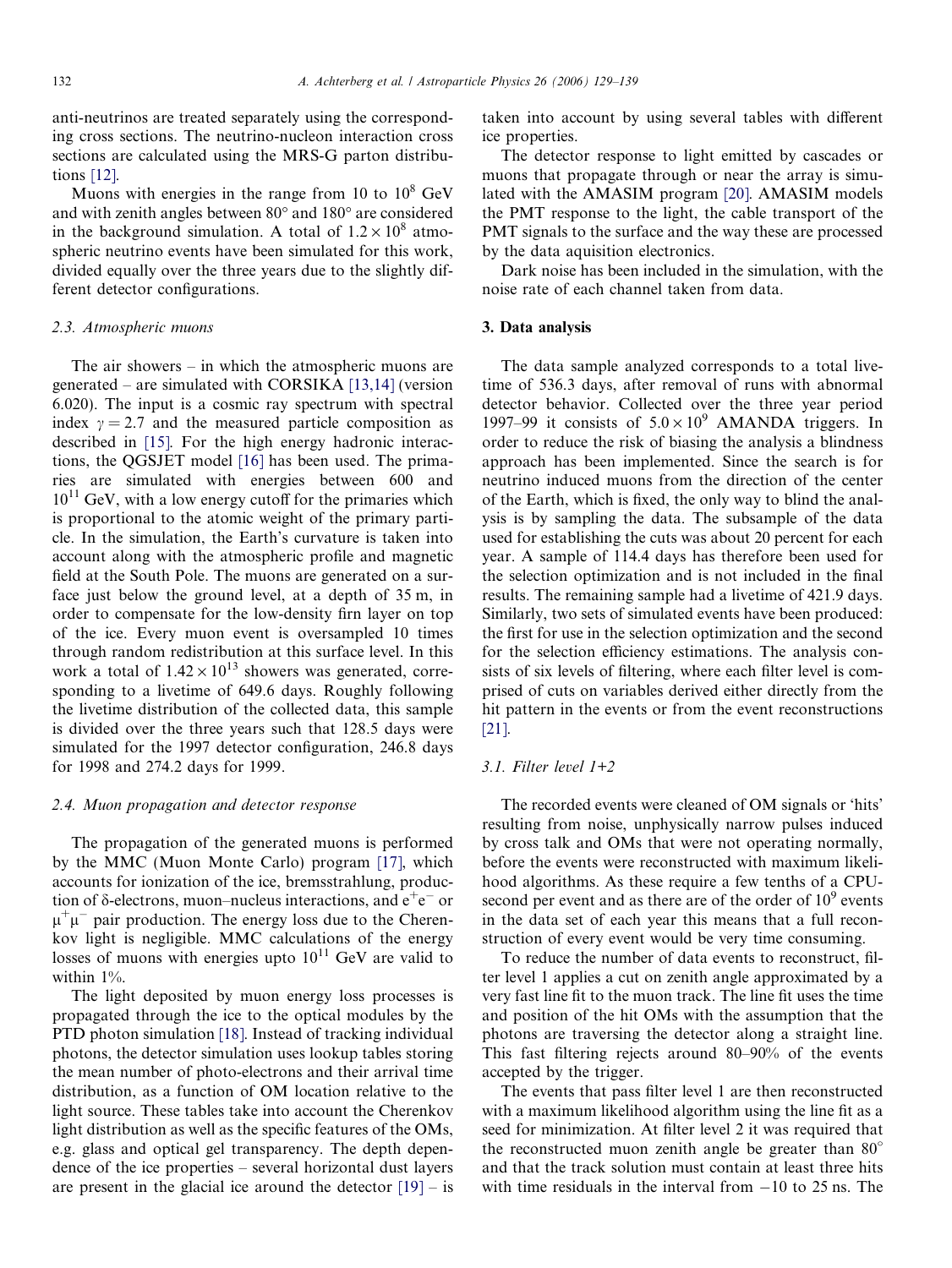<span id="page-4-0"></span>Table 1

The number of events in 421.9 days of data for the simulated atmospheric neutrino (421.9 days equivalent) and atmospheric muon (483.2 days renormalized to 421.9 days) backgrounds as well as the  $250 \text{ GeV}/c^2$  hard annihilation channel signal sample that pass the filtering from the trigger level up to filter level 6

| Filter         | Data                | Atm.                | Atm. muons          | $\chi \bar{\chi} \to W^+ W^-$      |  |
|----------------|---------------------|---------------------|---------------------|------------------------------------|--|
| level          |                     | neutrinos           |                     | $M_{\gamma} = 250 \text{ GeV}/c^2$ |  |
| $\theta$       | $3.9 \times 10^{9}$ | $1.7 \times 10^{4}$ | $2.7 \times 10^{9}$ | $1.5 \times 10^{5}$                |  |
| $1+2$          | $3.9 \times 10^{7}$ | $5.8 \times 10^{3}$ | $2.5 \times 10^{7}$ | $8.7 \times 10^{4}$                |  |
| 3              | $3.1 \times 10^{6}$ | $3.1 \times 10^{3}$ | $2.0 \times 10^{6}$ | $7.4 \times 10^{4}$                |  |
| $\overline{4}$ | $5.6 \times 10^{3}$ | $2.9 \times 10^{2}$ | $7.3 \times 10^{3}$ | $6.6 \times 10^{4}$                |  |
| 5              | $1.2 \times 10^{2}$ | $1.7 \times 10^{2}$ | 79                  | $4.0 \times 10^{4}$                |  |
| 6              |                     | 9.6                 |                     | $3.2 \times 10^{4}$                |  |

time residual of a hit is defined as the difference between the actual time of the hit and the expected arrival time of an unscattered Cherenkov photon emitted from the reconstructed track. After filter level  $1 + 2$  the data were reduced by about a factor of one hundred with respect to the triggered events while 51–59% of the signal events remains, see Table 1 for the case of the  $M_{\gamma} = 250$  GeV/c<sup>2</sup> hard annihilation channel.

# 3.2. Filter level 3

At filter level 3 an 'event cleaning' procedure is applied which removes instrumental artifacts that are not included in the simulation. A more elaborate cleaning of hits induced by cross-talk was also implemented in this filter. The events were cleaned of noise hits through exclusion of those hits that were isolated in time or space. Hits from unstable OMs were removed on a run-to-run basis.

At filter level 3 a special technique – direct walk reconstruction – was first used as the initial guess for a Bayesian maximum likelihood algorithm reconstructing a muon trajectory. The zenith dependence corresponding to the atmospheric muon background was used as a prior to weight the likelihood to be maximized. This one-dimensional prior function helps with suppressing the misreconstructions of downgoing muons as upgoing, useful since the flux of downgoing muons is several orders of magnitude larger than that of the upgoing muons. The zenith angle cut at this filter level required that a muon originates below the horizon  $(90^{\circ})$ . A cascade reconstruction was also performed for each event as a secondary hypothesis.

More details on cross-talk cleaning and the reconstruction of AMANDA events can be found in Ref. [\[21\].](#page-10-0)

# 3.3. Filter level 4

The aim of filter level 4 is to reduce the downgoing muon background as much as possible while retaining most of the nearly vertically upgoing muons. In order to achieve this a neural network classification scheme is utilized. Individual networks were trained with samples of data (assumed to be pure background) against the signal events for six neutralino masses and two annihilation channels for each of the three years individually making a total of 36 different classifications. The statistics of the signal simulation in the case of the  $50 \text{ GeV}/c^2$  channels was too low to allow proper training of the neural networks. Instead, the network and the subsequent cuts developed for the 100  $GeV/c^2$  hard (soft) annihilation channel were directly applied to the 50  $GeV/c^2$  hard (soft) channel.

The neural networks used are of the feed-forward multilayer perceptron type [\[22\],](#page-10-0) typically with 200 adjustable weights, and with eight to ten input nodes. They were chosen from a set of potentially suitable variables through a process of step-wise ranking, and the combinations were systematically tested using a fixed network structure. The zenith angle of the reconstructed muon trajectory – the best discriminator by eye – was chosen as the first input variable. All of the others were tested in combination with the zenith angle in the case of the  $M_{\chi} = 250 \text{ GeV/c}^2$  hard annihilation channel analysis for 1997 data. The best pair turned out to be the zenith angle and the difference in the number of hits with time residuals in the interval from -15 to 75 ns between the reconstruction with a muon hypothesis and the one with a cascade hypothesis. The other variables were then checked one-by-one together with this pair in the three variable case. The tests continued with combinations of larger number of variables until the improvement in the neural network performance ceased.

The ten input variables chosen for the network optimization procedure are track variables as well as event topological variables, and are listed in Table 2. The number of input variables to use was determined individually for each signal sample by adding or removing one input at the same time as the number of nodes in the hidden layer was optimized by testing every configuration possible. The final

Table 2

The set of variables used as input to the neural networks in filter level 4. See [\[4\]](#page-10-0) and [\[21\]](#page-10-0) for more details on the variables and reconstruction methods

- The zenith angle of the reconstructed muon trajectory
- The difference in the number of hits with time residuals in the interval from -15 to 75 ns between the reconstruction with a muon hypothesis and the one with a cascade hypothesis
- The sphericity (shape) of the hits in the event
- The velocity obtained with the line fit
- The greatest distance of one-photo-electron hits from the reconstructed muon trajectory
- The number of strings with hits that have time residuals in the interval from -15 to 75 ns, with respect to the cascade reconstruction
- The smoothness of the distribution of hits that have time residuals in the interval from  $-15$  to 75 ns, with respect to the reconstructed muon trajectory
- The z-coordinate of the 'center of gravity' of the hits
- The absolute difference between the zenith angle of the reconstructed muon trajectory and that of the line fit
- The number of track candidates divided by the number of track hits for the direct walk reconstruction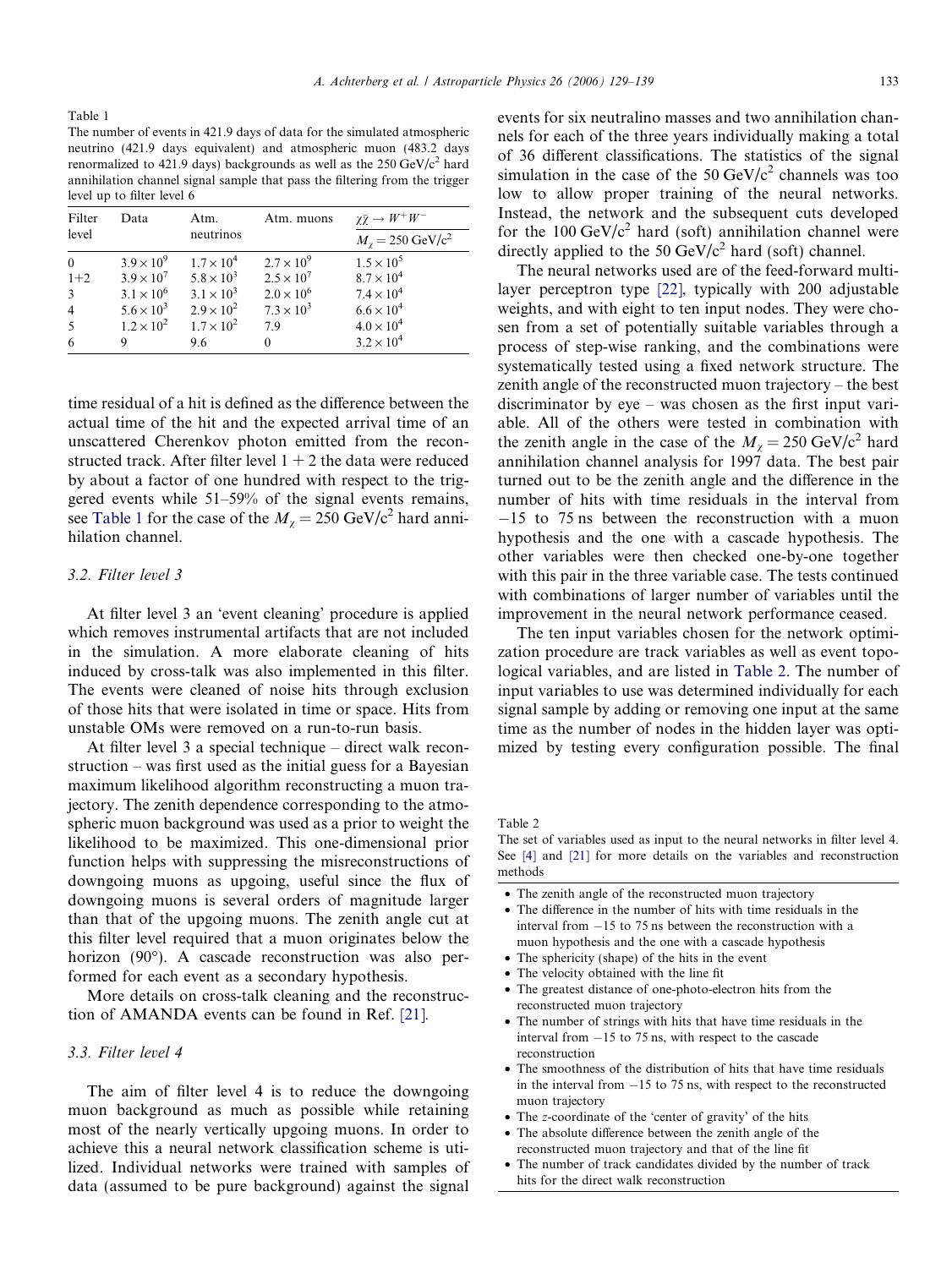

Fig. 1. The output variable of the neural network trained with  $M_{\gamma} = 250$  GeV/c<sup>2</sup> hard annihilation channel WIMP signal and 1999 data. All events at filter level 3 for the cut optimization subsets are shown. The WIMP signal is drawn as a solid line, data is dashed, upgoing atmospheric neutrino background is dash-dotted and downgoing muon background is dotted.

number of inputs used in the neural networks ranged from eight to ten.

As an example, the output of the neural network trained with the  $250 \text{ GeV}/c^2$  hard annihilation channel WIMP signal and 1999 data is shown in Fig. 1 for the selection optimization samples of the 1999 data, WIMP signal, atmospheric neutrino and atmospheric muon background. A clear separation can be seen for the vast majority of the downgoing atmospheric muons from the WIMP signal events. The fewer atmospheric neutrino events are divided into either signallike or background-like, illustrating the irreducibility of the atmospheric neutrino background.

# 3.4. Filter level 5

Although the neural networks are very good at separating signal from background they are limited by the quality of the input variables. In particular, the muon reconstruction at filter level 3 is not perfect and most of the data events that pass the neural network cut are misreconstructed downgoing atmospheric muons that mimic upgoing signal. However, these events have certain characteristics that can be exploited by further filters. The goal of filter level 5 is to remove these 'fakes' so as to obtain a sample which is completely dominated by neutrino-induced upgoing muons.

Some misreconstructions are caused by noise hits that were not cleaned away by the time isolation cut applied in filter level 3 since they consist of pairs or triplets of hits. A new time isolation cut was implemented for level 5 to ignore these hits if they occured more than 500 ns before

or after the bulk of hits in the event. A new Bayesian muon reconstruction was performed on the events with this slightly stricter hit cleaning and a zenith cut of  $140^{\circ}$  applied to the new muon reconstruction.

This is followed by a set of 'quality cuts' designed to remove the other misreconstructed downgoing events in the data. The question of what value of the neural network output to cut on at filter level 4 was addressed through an optimization against the quality cuts in filter level 5. A strong cut on the neural network output value removes the misreconstructed background but also much of the signal sample. Lowering the cut value increases the signal efficiency as well as the background contamination. However, background events of similar nature passed some or all the different neural networks. Different classes of events could be removed by common cuts which increased the signal efficiency as compared to simply applying strong level 4 cuts.

The likelihoods maximized for muons and cascades were ranked lower as neural network variables than the variable ''number of hits with time residuals in the interval from -15 to 75 ns'', and appeared to be somewhat correlated to it as the combination did not improve the network performance. However, the 'fakes' that pass the level 4 cut often have better cascade than muon likelihoods and are outliers in other distributions as well.

One class of 'fakes' is downgoing muons or muon bundles that either stop just outside the detector or pass by without entering the instrumented volume. Although the resulting light output gives rise to an upward reconstructed muon track, the cascade fit is usually a better solution and the direct walk reconstruction cannot find many track candidates. Another category of misreconstructed events have a good cascade fit, relatively poor muon fit and low line fit velocity.

Most of the well reconstructed events show fair agreement between the solution of the initial fit and the more sophisticated track reconstruction. The space angular difference is therefore a good cut variable. Three variations are used, both between the Bayesian muon likelihood reconstruction and the two different initial fits – the level 1 line fit and the level 3 direct walk fit – as well as between the two initial fits themselves.

The number of late hits – with time residuals greater than 75 ns – can also be correlated with low reconstruction quality. It indicates that the solution did not take into account the topology of the event well enough.

There is also a class of events in data, consisting of uncorrelated sets of hits at the top and bottom of the detector. Neither of the two sets of hits is consistent with an upgoing hypothesis on its own, but coincidentally give an upward going track solution together. The estimation of how the measured light is distributed along the reconstructed track is useful for rejecting these events. The smoothness parameter is an indicator of how constant the light emission is along the track and these events can be removed by considering either the smoothness along the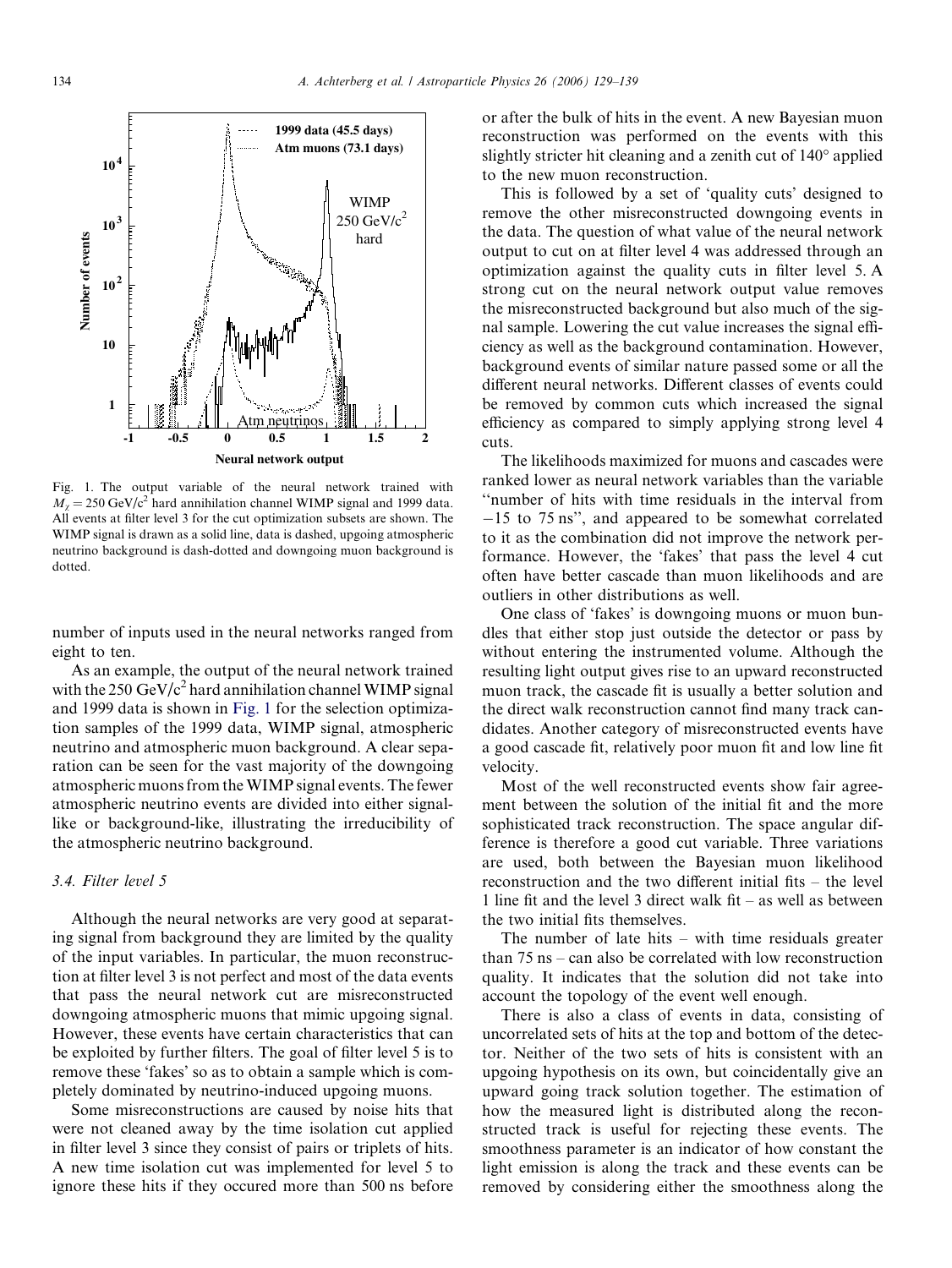<span id="page-6-0"></span>track of the amplitude of the hits, or the smoothness of hits with time residual in the interval from  $-10$  to 15 ns together with the likelihood of the Bayesian muon trajectory.

## 3.5. Filter level 6

The reconstructed zenith angle of the events, in the 421.9 days of data as well as in the equivalent of 421.9 days of simulated atmospheric neutrinos and atmospheric muons (renormalized from 483.2 days), that pass all the cuts is shown in Fig. 2. As there is no apparent excess of nearly vertically upgoing muons, we use the method of model rejection potential [\[23\]](#page-10-0) in order to set the best limit on any potential WIMP signal. Assuming no signal, this is an unbiased way to select the final cut applied in an analysis by using Monte Carlo simulations of the experiment to calculate what the average upper limit would be if the measurement were repeated a large number of times. The natural variable for the optimization is the difference in the zenith angle of the reconstructed muon track between the neutralino signal events and the atmospheric neutrino background. The neutralino signal distribution has a sharp peak near the vertical while the distribution of the atmospheric neutrino events falls off towards the vertical.

The result is final zenith angle cuts for the various WIMP masses and annihilation channels ranging from  $174.0^{\circ}$  to  $177.5^{\circ}$ . The method of Feldman and Cousins [\[24\]](#page-10-0) was used to calculate the 90% confidence level upper limits.



Fig. 2. The distribution of the cosine of the reconstructed zenith angle for 421.9 days of 1997–99 data (points) and atmospheric neutrino (shaded area) and muon simulations (dashed line) before the final cut in the  $M_{\gamma} = 250 \text{ GeV/c}^2$  hard annihilation channel analysis. The shaded area of the atmospheric neutrino sample represents a  $\pm 25\%$  systematic uncertainty.



Fig. 3. The effective volume as a function of the neutralino mass for the simulated WIMP signal after the final filtering for both the hard (line) and the soft (dashed) annihilation channels. The result of the combined three year analysis is shown as well as a comparison between the 1999 part and the separate analysis performed on the 1999 data – presented in Section 4. Also shown is the effective volume for the previous analysis of the 1997 data [\[5\]](#page-10-0).

The efficiency of each analysis can be represented by the effective volume for the signal

$$
V_{\rm eff} = V_{\rm gen} \cdot N_{\rm L6}/N_{\rm gen},\tag{1}
$$

where  $N_{\text{L6}}$  is the number of WIMP signal events that pass the final cut and  $N_{\text{gen}}$  is the number of events originally generated in the volume  $V_{\text{gen}}$  around the detector. The



Fig. 4. The efficiencies relative to the trigger level for the combined data, WIMP signal, atmospheric muon and atmospheric neutrino simulations after the different filter levels in the  $M_{\gamma} = 250 \text{ GeV}/c^2$  hard annihilation channel analysis. The atmospheric neutrinos have been normalized to the effective livetime of the experimental data.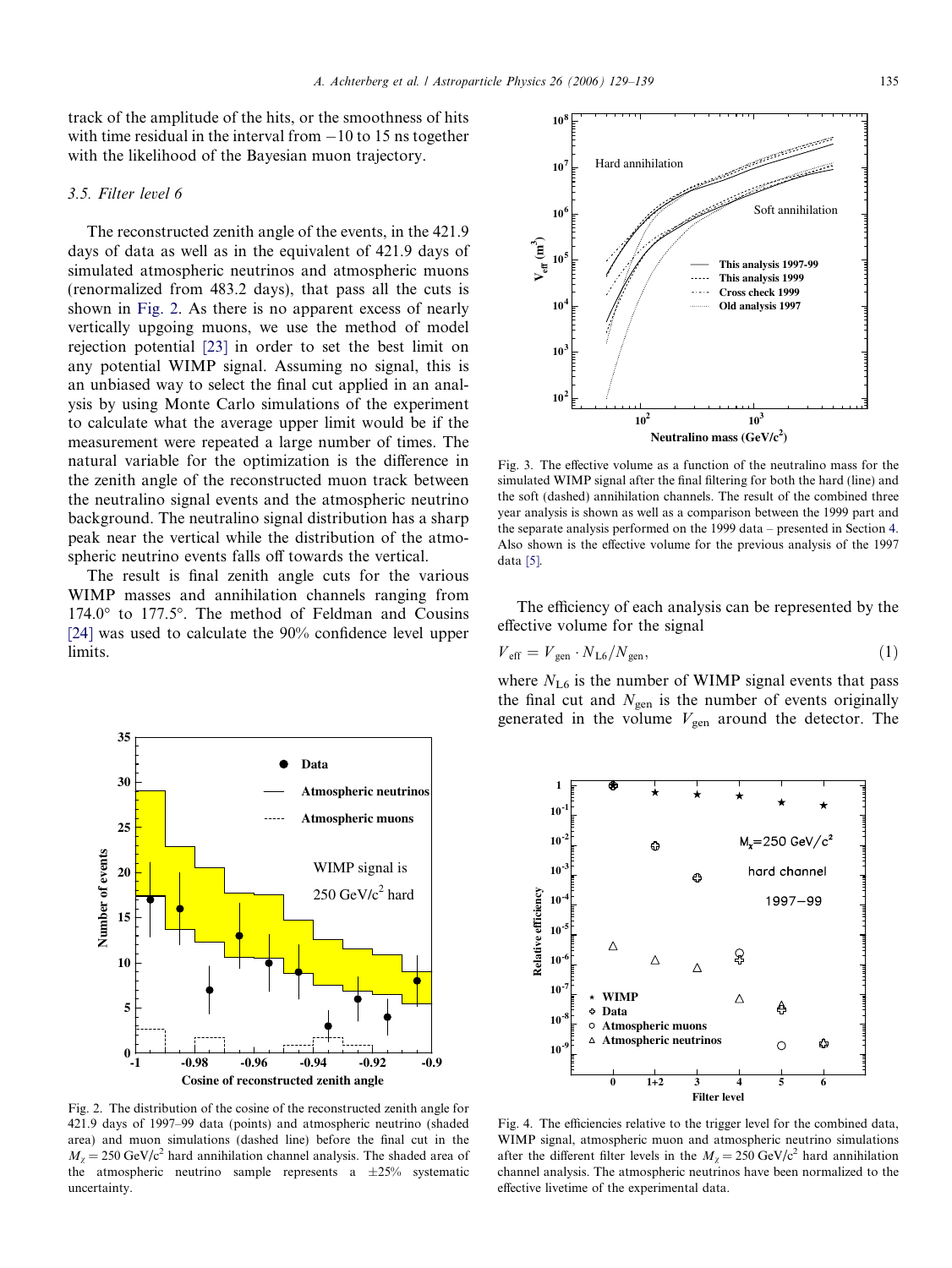effective volumes after the final zenith angle cut are shown in [Fig. 3](#page-6-0). The combined 1997–99 results are compared with those of the previous 1997 analysis [\[5\]](#page-10-0). For low masses there is a clear improvement in efficiency which mainly comes from the individual cut optimization for different masses and annihilation channels. The old 1997 analysis optimized the cuts for all masses using the  $250 \text{ GeV}/c^2$  hard annihilation channel. Also shown in [Fig. 3](#page-6-0) is a comparison of the 1999 part of the current analysis with an independent analysis of the 1999 data presented in Section 4.

The passing rates for the various filter levels in the case of the 250 GeV/ $c^2$  hard annihilation channel WIMP signal are presented in [Table 1](#page-4-0) as well as in [Fig. 4](#page-6-0).

# 4. Crosscheck

An independent analysis was performed using the data taken with the AMANDA detector during the austral winter of 1999. The effective livetime of the analyzed 1999 data set after rejection of runs with lower data quality was 221.4 days, corresponding to  $1.3 \times 10^9$  triggers. This effective livetime was further reduced to 187.0 days or  $1.1 \times 10^9$  triggers, because the subsample of 34.4 days that was used to tune the analysis cuts was not used in the final analysis to assure blindness.

In this analysis the downgoing atmospheric muon events and upgoing atmospheric neutrino events – of which  $20 \times 10^6$  and  $1.9 \times 10^6$  passed the trigger requirements, respectively – were simulated separately from the analysis described above. The simulated WIMP signal sample consisted of 14 subsamples of  $5 \times 10^5$  events each. As before, two different annihilation channels were generated:  $\chi \bar{\chi} \to W^+ W^-$  as a reference hard neutrino spectrum and  $\overline{\chi} \overline{\chi} \to b\overline{b}$  as a reference soft neutrino spectrum with WIMP-SIMP [\[8\].](#page-10-0) These two channels were simulated for seven different neutralino masses from 50  $GeV/c^2$  (in this case, the hard channel is  $\chi \bar{\chi} \to \tau^+ \tau^-$  and the soft channel is  $\chi \bar{\chi} \to c\bar{c}$ ) to 5000 GeV/c<sup>2</sup>, and the analysis was optimized independently for each of the 14 simulated signal samples.

The first part of the analysis focused on the rejection of the simulated downgoing muon events. A procedure was developed which selects the most sensitive variable to cut on (among a chosen set of 32 variables which parametrize the quality of an event, e.g. number of hit optical modules) and also determines the most optimal cut value. The following product is evaluated

$$
\epsilon_{\text{signal}}(x; x_{\text{cut}})(1 - \epsilon_{\text{background}}(x; x_{\text{cut}})),
$$

where  $\epsilon_{\text{signal}}$  ( $\epsilon_{\text{background}}$ ) is the fraction of signal (background) events which passes the cut  $x<sub>cut</sub>$  in the variable x.

The calculation of  $\epsilon_{\text{signal}}(1 - \epsilon_{\text{background}})$  as a function of  $x<sub>cut</sub>$  results in a curve that peaks at cut values specific to the variables used. This cut value is taken as our optimal cut on the studied variable. The corresponding value of  $\epsilon_{\text{signal}}(1 - \epsilon_{\text{background}})$  is used as a weight, estimating the efficiency of this variable with respect to others. The variable with the highest weight is taken for the first selection



Fig. 5. The relative efficiency of the selection procedure as function of the analysis cuts for the experimental data, simulated signal events  $(M_{\gamma} = 250 \text{ GeV/c}^2$  hard annihilation channel) and simulated background events (atmospheric muons and atmospheric neutrinos). All samples have been normalized to 1 at trigger level, except that the atmospheric neutrinos have been normalized to the effective livetime of the experimental data. 'Filter level *n*'  $(n > 2)$  corresponds to the  $(n - 2)$ <sup>th</sup> cut of the selection procedure described.

step and a cut is performed at the optimal cut value. After this, the same procedure is executed for all the remaining variables. Consecutive cuts are chosen using this method until all the simulated downgoing atmospheric muon events have been rejected, see Ref. [\[6\]](#page-10-0) for more details on the selection procedure.

After several cuts the data consists only of upgoing atmospheric neutrinos and a possible WIMP signal. This is illustrated in Fig. 5. As we see no evidence for a WIMP signal, an upper limit on the muon flux coming from the annihilation of the neutralinos at the center of the Earth can be calculated. The method of model rejection potential was applied, as in Section 3.5. Several variables were tried for the last cut, and the zenith angle was selected as it gave the best rejection factor. The effective volume for the simulated signal samples after all cuts is shown in [Fig. 3](#page-6-0). The two separate analyses of the 1999 data achieve about the same efficiency, except for the  $50 \text{ GeV}/c^2$  neutralino mass where the individual optimisation in this analysis proves fruitful.

#### 5. Results

### 5.1. Systematic uncertainties

The inclusion of systematic uncertainties in the signal and background estimate in the limit calculations is done using the POLE program [\[25,26\]](#page-10-0) which is a generalisation of the method proposed in Ref. [\[27\].](#page-10-0) The calculation takes into account the uncertainty in the signal detection effi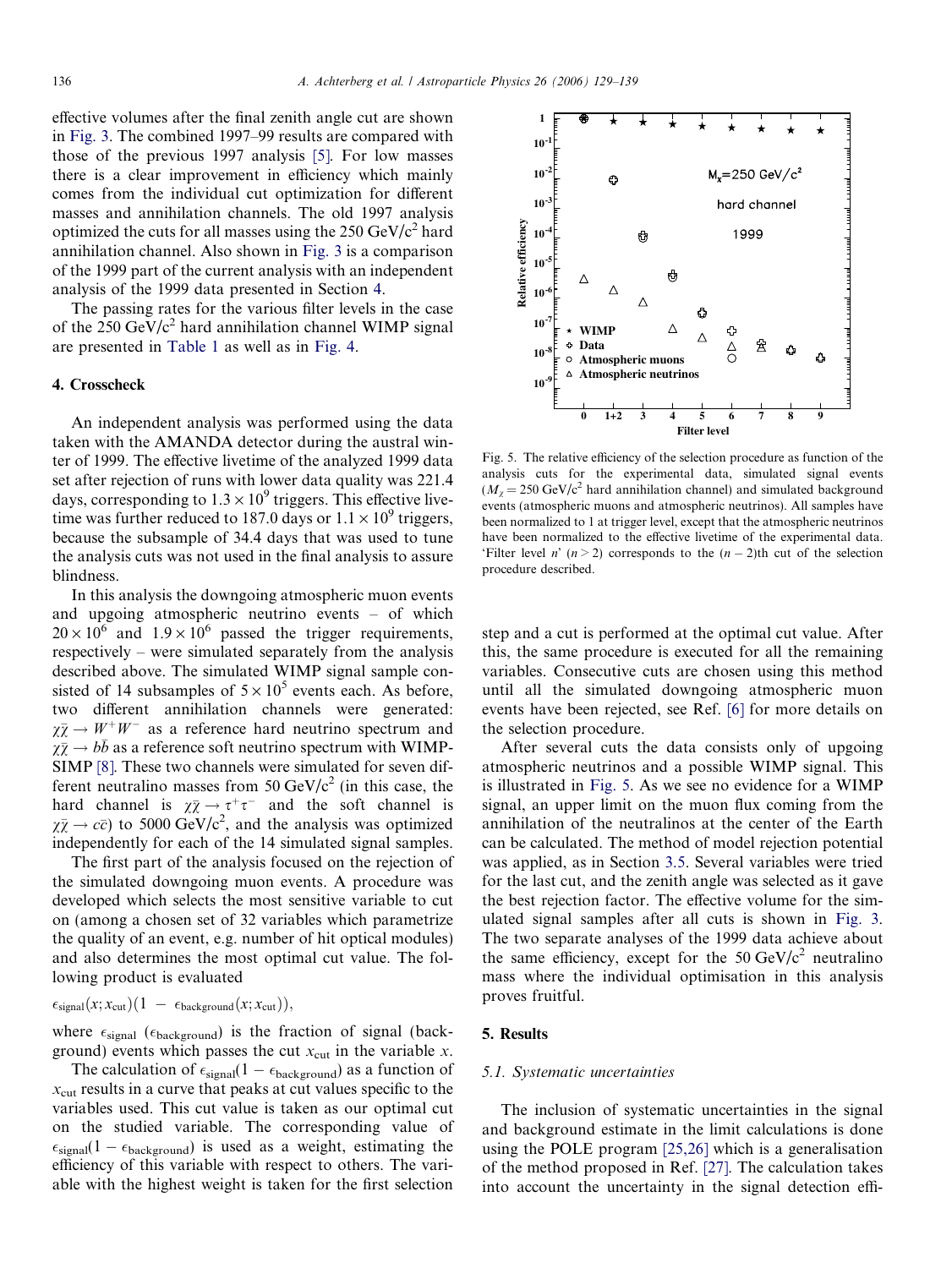ciency as well as both the theoretical uncertainty and the uncertainty in detection efficiency for the background.

The theoretical uncertainty in the atmospheric neutrino flux calculation is estimated to be  $\sim$ 20% [\[28,29\]](#page-10-0) and a conservative assumption of  $\pm 25\%$  is used.

The systematic uncertainty in the detection efficiency is dominated by three contributions: OM sensitivity, muon energy loss and the implementation of the ice properties in the detector simulation.

The uncertainty in the OM sensitivity has been estimated to be around 20%. It is due to a combination of effects like the properties of the refrozen ice close to the OM, the quantum efficiency and the transmissivity of the glass and the optical gel. Monte Carlo simulation studies of atmospheric neutrinos have shown that this translates into an uncertainty in the muon rate of about 30% for muons in the energy range  $10^2 - 10^3$  GeV.

The simulation of the muon propagation to the detector has an uncertainty in the muon range which is less than 10%. The muon flux at the detector is proportional to the range of the muon [\[9\]](#page-10-0) and therefore a systematic uncertainty of 10% on the number of muons is used.

The uncertainty in the detection efficiency due to the implementation of the ice properties in the detector simulation has been estimated by using two different ice models in the simulation of the neutralino signal as well as in the atmospheric neutrino background. The signal has a fairly uniform uncertainty of 8–10% independent of the neutralino mass and annihilation channel, although the  $100 \text{ GeV}/c^2$  hard and soft annihilation channels have the highest values of 12% and 20%, respectively. In contrast the atmospheric neutrino background have the lowest uncertainty for the 100 GeV/ $c^2$  channels – 8% (hard) and  $11\%$  (soft) – while it ranges between 15% and 25% in the other cases.

Neutrino oscillations of the type  $v_{\mu} \rightarrow v_{\tau}$  would reduce the sensitivity to WIMP annihilations. Because of the relatively high neutrino energy threshold of AMANDA  $(\sim 35 \text{ GeV})$ , this effect is completely negligible, however, for all considered WIMP masses.

Added in quadrature this yields systematic uncertainties between 33% and 40% depending on the WIMP analysis considered.

#### 5.2. Flux limits and comparisons

The  $90\%$  confidence level upper limit  $\mu_{90}$  on the number of muons with energies above  $E_{thr}$  coming from annihilating neutralinos together with the effective volume  $V_{\text{eff}}$  and the experimental livetime  $T_{\text{eff}}$  limits the conversion rate of neutrinos into muons per unit volume and time around the detector

$$
\Gamma_{\mu\nu} \leqslant \frac{\mu_{90}}{V_{\text{eff}} \cdot T_{\text{eff}}}.
$$
\n
$$
(2)
$$

This rate is directly proportional to the annihilation rate  $\Gamma_A$  [\[5\]](#page-10-0) through

$$
\Gamma_{\mu\nu} = \Gamma_{A} \cdot \frac{1}{4\pi R_{\oplus}^{2}} \int dE_{\nu} \sigma_{\nu N}(E_{\nu}) \rho_{N} BR_{\chi\bar{\chi}\to X} \left(\frac{dN}{dE_{\nu}}\right)_{X}, \tag{3}
$$

where  $R_{\oplus}$  is the radius of the Earth,  $\sigma_{\nu N}$  is the neutrino– nucleon cross section,  $\rho_N$  is the nucleon density in the ice around the detector and BR $_{\bar{x} \bar{x} \to X}$  is the branching ratio for the neutralino annihilation with associated neutrino spectrum  $(dN/dE_v)_x$ .

Since the detector thresholds and efficiencies are taken into account in the calculation of the annihilation rate limits these are directly comparable to those of other experiments.

The neutralino annihilation rate at the center of the Earth is then used to calculate the 90% confidence level upper limit on the muon flux  $\phi_{\mu}$  for any given energy threshold  $E_{\text{thr}}$  [\[5\]](#page-10-0)

$$
\phi_{\mu}(E_{\mu} \geqslant E_{\text{thr}}) = \frac{\Gamma_{\text{A}}}{4\pi R_{\oplus}^2} \int_{E_{\text{thr}}}^{\infty} dE_{\mu} \frac{dN}{dE_{\mu}},\tag{4}
$$

where the differential term  $dN/dE_{\mu}$  includes all the assumptions necessary to account for the production of muons from neutrinos created by neutralino annihilations as well as the propagation of those muons to the detector. In order to compare the results in this paper with published results of other experiments, a threshold of 1 GeV is used. The conversion factors used with Eqs. (3) and (4) for converting  $\mu_{90} \rightarrow \Gamma_A \rightarrow \phi_\mu$  have been calculated with code based on simulations presented in [\[8\].](#page-10-0)

The 90% confidence level upper limits on the muon flux from neutralino annihilations at the center of the Earth for the 421.9 day data set obtained during the three year period 1997–99 as well as the upper limits on the annihilation rate of neutralinos are presented in Table 3. In [Fig. 6](#page-9-0) the upper limits on the muon flux for the seven different neutralino masses and the two annihilation channels are plotted. The corresponding limits calculated without the inclusion

Table 3

The 90% confidence level upper limits on the annihilation rate  $\Gamma_A$  and the muon flux  $\phi_{\mu}$  calculated with the inclusion of systematic uncertainties for the combined 1997–99 data analyses

| Channel | $M_{\chi}$            | $N_{\rm data}$ | $N_{\text{atm.v}}$ | $\mu_{90}$ | $\Gamma_{\rm A}$     | $\phi_{\mu}$                    |
|---------|-----------------------|----------------|--------------------|------------|----------------------|---------------------------------|
|         | (GeV/c <sup>2</sup> ) |                |                    |            | $(s^{-1})$           | $(km^{-2}$ year <sup>-1</sup> ) |
| Hard    | 50                    | 11             | 13.7               | 8.5        | $3.7 \times 10^{15}$ | $1.4 \times 10^{4}$             |
|         | 100                   | 11             | 13.7               | 8.5        | $8.1 \times 10^{13}$ | $1.8 \times 10^{3}$             |
|         | 250                   | 9              | 9.6                | 8.9        | $5.9 \times 10^{12}$ | $9.4 \times 10^{2}$             |
|         | 500                   | $\overline{4}$ | 5.0                | 5.3        | $9.1 \times 10^{11}$ | $5.6 \times 10^{2}$             |
|         | 1000                  | $\overline{2}$ | 4.0                | 2.9        | $1.3 \times 10^{11}$ | $3.0 \times 10^{2}$             |
|         | 3000                  | $\overline{2}$ | 3.0                | 3.5        | $2.3 \times 10^{10}$ | $3.4 \times 10^{2}$             |
|         | 5000                  | $\overline{2}$ | 3.1                | 3.5        | $9.4 \times 10^{09}$ | $3.2 \times 10^{2}$             |
| Soft    | 50                    | 10             | 13.1               | 8.1        | $2.7 \times 10^{17}$ | $2.0 \times 10^{5}$             |
|         | 100                   | 10             | 13.1               | 8.1        | $2.1 \times 10^{15}$ | $6.6 \times 10^{3}$             |
|         | 250                   | 12             | 10.6               | 12.7       | $1.4 \times 10^{14}$ | $2.5 \times 10^{3}$             |
|         | 500                   | 6              | 7.2                | 6.5        | $1.4 \times 10^{13}$ | $8.8 \times 10^{2}$             |
|         | 1000                  | 4              | 5.1                | 5.3        | $3.2 \times 10^{12}$ | $6.3 \times 10^{2}$             |
|         | 3000                  | 3              | 4.7                | 3.9        | $3.8 \times 10^{11}$ | $3.9 \times 10^{2}$             |
|         | 5000                  | 2              | 4.1                | 2.9        | $1.5 \times 10^{11}$ | $3.0 \times 10^{2}$             |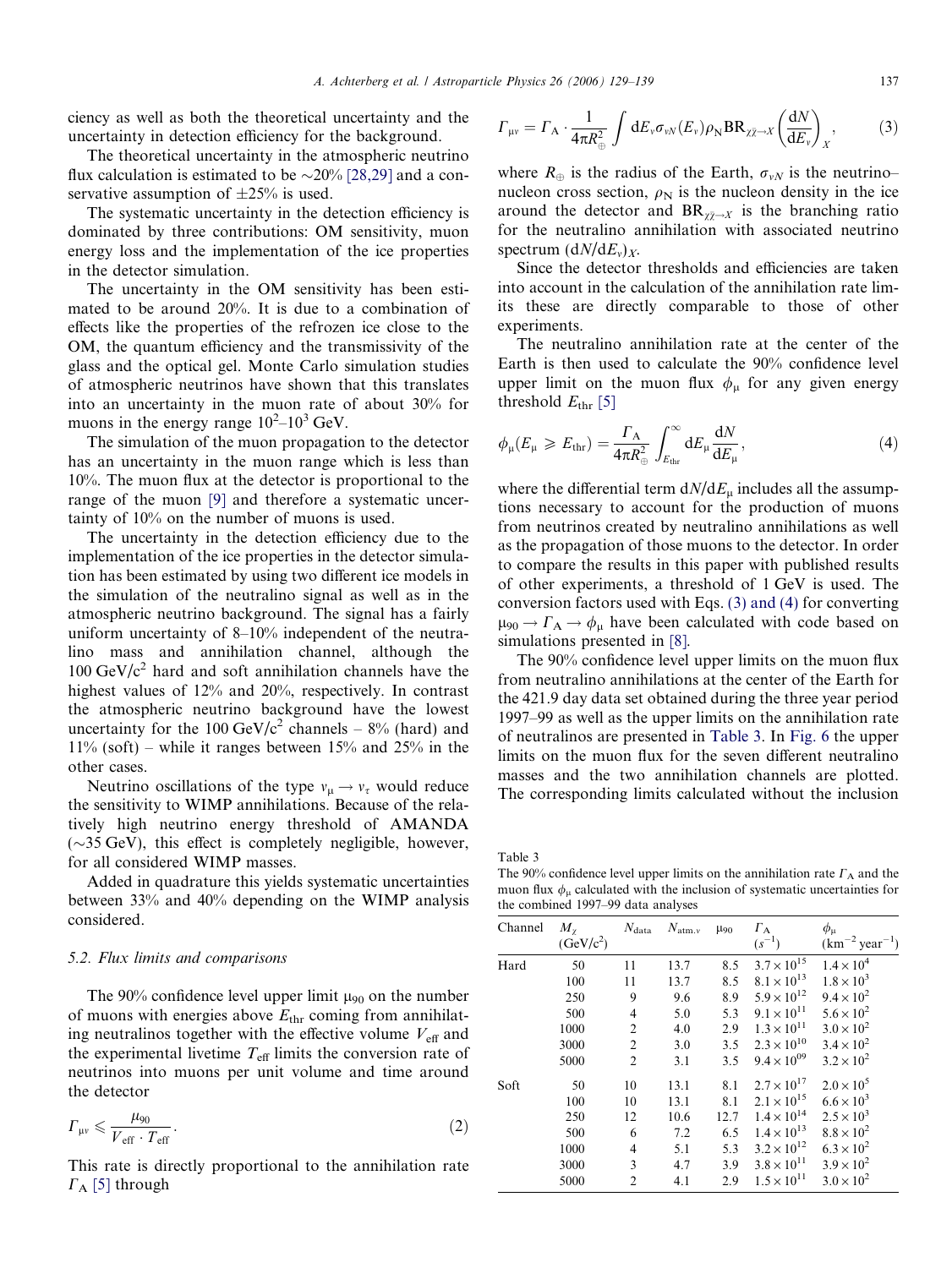<span id="page-9-0"></span>

Fig. 6. The upper limits on the muon flux from neutralino annihilations at the center of the Earth for the combined 1997–99 data corresponding to 421.9 days of livetime. The lines are to guide the eye. The limits obtained without the inclusion of systematic uncertainties are shown for comparison as dotted lines.

of systematic uncertainties are shown as dotted lines for comparison.

A comparison of the AMANDA upper limits on the muon flux from neutralino annihilations at the center of the Earth with earlier results [\[5\]](#page-10-0) as well as four other collab-



Fig. 7. The AMANDA limits on the muon flux from the hard neutralino annihilation channels at the center of the Earth for the three year 1997–99 combined data set compared with earlier results [\[5\]](#page-10-0) and those of Baksan [\[30\],](#page-10-0) Macro [\[31\]](#page-10-0), Super-Kamiokande [\[32\],](#page-10-0) and Baikal [\[33\].](#page-10-0) MSSM model predictions with new estimates on the WIMP diffusion in the solar system [\[35\]](#page-10-0) are also shown, with the dots indicating models that are disfavored by CDMS [\[34\]](#page-10-0). The plus signs mark those not probed by CDMS.

orations (Baksan [\[30\]](#page-10-0), Macro [\[31\],](#page-10-0) Super-Kamiokande [\[32\]](#page-10-0), and Baikal [\[33\]](#page-10-0)) is shown in Fig. 7. In that figure the predictions of theoretical models are also presented, which include new estimates on the WIMP diffusion in the solar system [\[35\].](#page-10-0) The MSSM models disfavored by the recent measurement of the CDMS collaboration [\[34\]](#page-10-0) in the Soudan Underground Laboratory are indicated by dots.

# 6. Conclusions

A search has been performed for nearly vertically upward going muons with AMANDA data from the three years 1997–99. Such muons could be a signature of dark matter in the form of neutralinos accumulating and annihilating at the center of the Earth. The number of muons found, as well as their angular distribution, is compatible with the expected background induced by atmospheric neutrinos. The results have been used to derive limits as a function of neutralino mass on the neutralino annihilation rate and the neutrino-induced muon flux.

The limits obtained in this analysis are the best so far for indirect neutralino searches at high masses, even though the livetime of 421.9 days is lower than that of the published results of other collaborations. Direct detection experiments which set limits on the spin-independent neutralino–nucleon cross section are sensitive to high velocity particles. Indirect experiments, like AMANDA, require low velocity neutralinos being trapped by the gravitational field of the Earth or the Sun. In this sense the two methods are complementary, since they would sample different populations of dark matter. Although taking into account WIMP diffusion in the solar system has lowered the expected theoretical muon flux significantly [\[35\],](#page-10-0) the indirect searches have now begun to probe regions allowed by theoretical models with supersymmetric dark matter candidates as is shown in Fig. 7.

The data analyzed here are of particular interest in the search for low energy neutrino-induced muons because of the low multiplicity trigger thresholds used during the 1997–1999 seasons.

# Acknowledgements

We acknowledge the support from the following agencies: National Science Foundation-Office of Polar Program, National Science Foundation-Physics Division, University of Wisconsin Alumni Research Foundation, Department of Energy, and National Energy Research Scientific Computing Center (supported by the Office of Energy Research of the Department of Energy), the NSF-supported TeraGrid system at the San Diego Supercomputer Center (SDSC), and the National Center for Supercomputing Applications (NCSA); Swedish Research Council, Swedish Polar Research Secretariat, High Performance Computing Center North (HPC2N), National Supercomputer Centre, and Knut and Alice Wallenberg Foundation, Sweden; German Ministry for Education